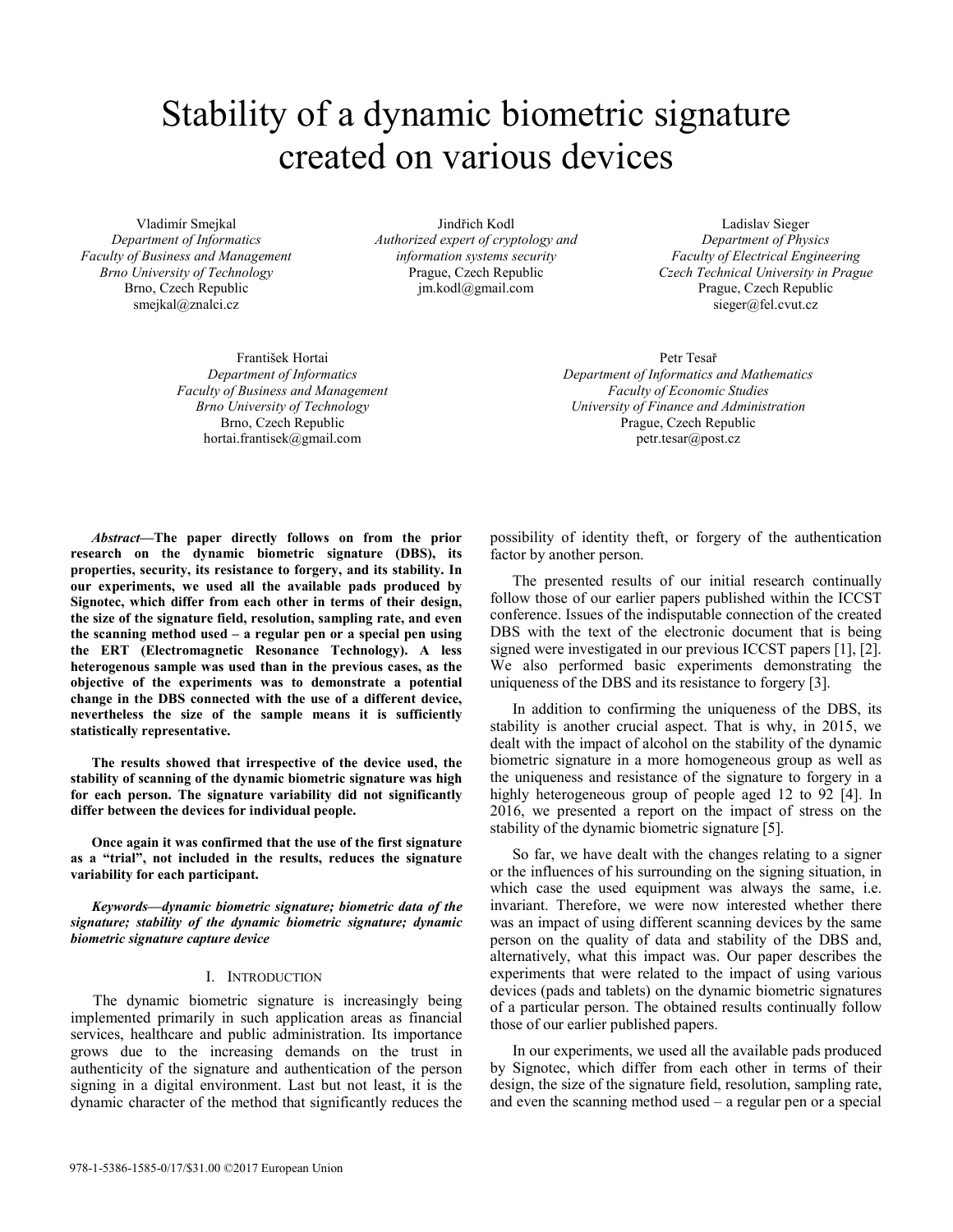pen using the ERT (Electromagnetic Resonance Technology). The purpose of the experiments was to show the possible change of the stability of the DBS of a signer depending on the scanning device. As the sample represented people of both sexes aged 20 to 65, the size of the heterogeneous sample used was statistically representative enough.

# II. HYPOTHESES

The following hypotheses were formulated:

I. The participants will cope with the difficulties connected with changing circumstances of the signing depending on the technical design of the pad in a different way:

 $H_0$  – the stability of signatures of a particular person on each device does not significantly change (mean and variance of the degree of compliance of signatures for each device belong to the same basic set),

 $H_1$  – there is a statistically significant difference in the means and variances of the degree of compliance of signatures of a particular person on individual devices.

II. The stability of signatures achieved on individual devices will statistically significantly differ.

 $H_0$  – the mean degree and variance of compliance of signatures for each device do not significantly change (mean and variance of the degree of compliance of signatures for each device belong to the same basic set),

 $H_1$  – there is a statistically significant difference in the means and variances of the degree of compliance of signatures on individual devices.

### III. METHODS AND DATA

Testing was carried out on the following dynamic biometric signature devices with the various technical parameters produced by the company Signotec GmbH in the last five years:

TABLE I. OVERVIEW OF THE TESTED DEVICES

| <b>Method of the</b> | Model of the dynamic biometric signature      |
|----------------------|-----------------------------------------------|
| signature            | device                                        |
| capture              |                                               |
|                      |                                               |
| The active pen,      | Signotec Alpha Pad (hereinafter referred to   |
| display, and pen     | as $Alpha - ERT$ )                            |
| mutually<br>are      | ST-A4E-2-UFTE100: Colour LCD Signature        |
| synchronized         | Pad Alpha ERT (Electromagnetic Resonance      |
|                      | Technology)                                   |
|                      | https://en.signotec.com/portal/seiten/a4-     |
|                      | colour-lcd-signature-pad-signotec-alpha-      |
|                      | 900000330-10002.html?rubrik=900000001         |
| display is<br>The    | Signotec Delta Pad (hereinafter referred to   |
| electromagnetic.     | as Delta – ERT)                               |
| the pressure is      | Touch display ST-DERT-3-U100 ERT              |
| captured on the      | (Electromagnetic Resonance Technology)        |
| basis of<br>the      | https://en.signotec.com/portal/seiten/colour- |
| outward pressure     | lcd-signature-pad-signotec-delta-900000406-   |
| of the passive       | 10002.html?rubrik=900000001                   |
| the<br>on<br>pen     |                                               |
|                      |                                               |
| display              |                                               |

| The display is            | Signotec Gamma Pad (hereinafter referred          |  |  |
|---------------------------|---------------------------------------------------|--|--|
| electromagnetic,          | to as Gamma - ERT)                                |  |  |
| the pressure<br><i>is</i> | Touch display ST-GERT-3-U100: 5" Colour           |  |  |
| captured on the           | LCD Signature Pad Gamma ERT                       |  |  |
| basis<br>of<br>the        | (Electromagnetic Resonance Technology)            |  |  |
| outward pressure          | https://en.signotec.com/portal/seiten/colour-     |  |  |
| of the passive            | lcd-signature-pad-signotec-gamma-                 |  |  |
| pen<br>the<br>on          | 900000375-10002.html?rubrik=900000001             |  |  |
| display                   |                                                   |  |  |
| The display is a          | <b>Signotec Omega Pad revision B (hereinafter</b> |  |  |
| touch-screen, the         | referred to as OmegaOld - TD)                     |  |  |
| pressure<br>is            | Touch display ST-CE1075-2-U100                    |  |  |
| captured on the           | (old version, reference is no longer available)   |  |  |
| basis<br>of<br>the        | <b>Signotec Omega Pad revision E (hereinafter</b> |  |  |
| outward pressure          | referred to as OmegaNew - TD)                     |  |  |
| of the passive            | Touch display ST-CE1075-2-U100                    |  |  |
| pen                       | (current version)                                 |  |  |
|                           | https://en.signotec.com/portal/seiten/colour-     |  |  |
|                           | lcd-signature-pad-signotec-omega-                 |  |  |
|                           | 900000237-10002.html?rubrik=900000001             |  |  |
|                           | <b>Signotec Sigma Pad revision B (hereinafter</b> |  |  |
|                           | referred to as SigmaOld - TD)                     |  |  |
|                           | Touch display ST-ME105-2-U100-B (old              |  |  |
|                           | version)                                          |  |  |
|                           | <b>Signotec Sigma Pad revision E (hereinafter</b> |  |  |
|                           | referred to as SigmaNew - TD)                     |  |  |
|                           | Touch display ST-ME105-2-U100-B (current          |  |  |
|                           | version)                                          |  |  |
|                           | https://en.signotec.com/portal/seiten/lcd-        |  |  |
|                           | signature-pad-signotec-sigma-900000301-           |  |  |
|                           | 10002.html?rubrik=900000001                       |  |  |
| There<br>is<br>no         | Signotec Sigma Lite (hereinafter referred to      |  |  |
| display, only the         | as SigmaLite - WD)                                |  |  |
| touch area                | Touch area without a display function ST-         |  |  |
|                           | LT105-2-U100                                      |  |  |
|                           | https://en.signotec.com/portal/seiten/signature-  |  |  |
|                           | pad-signotec-sigma-lite-without-lcd-              |  |  |
|                           | 900000411-10002.html?rubrik=900000001             |  |  |

A total of 8 scanning devices were used. The sampling frequency of the used devices can be set up to 150 Hz, 250 Hz or 500 Hz. The scan rate (sampling) was set up to recommended 250 points/sec. The x, y, time and pressure coordinates are scanned. The experiment was attended by 40 people in one session.

#### IV. EXPERIMENTS AND RESULTS

DBS were recorded on the devices using the program signoSign2 version 10.4.5. produced by Signotec. Each participant made 10 signatures on each device, so the matrix of signatures of each participant and all devices was formed  $\bar{P}_{i,j}$  as follows:

$$
\bar{P}_{i,j} = [x_1, \dots, x_{10}]_{i,j} (1)
$$

where *i* is a serial number of the device, *j* is a serial number of the participant,  $x_k$  is a particular signature.

In accordance with the findings from the previous works ([3), [4], [5]), the first signatures made by each person on a particular device were not included in the evaluation. The signature match rate is automatically evaluated by the analytical software of device manufacturer.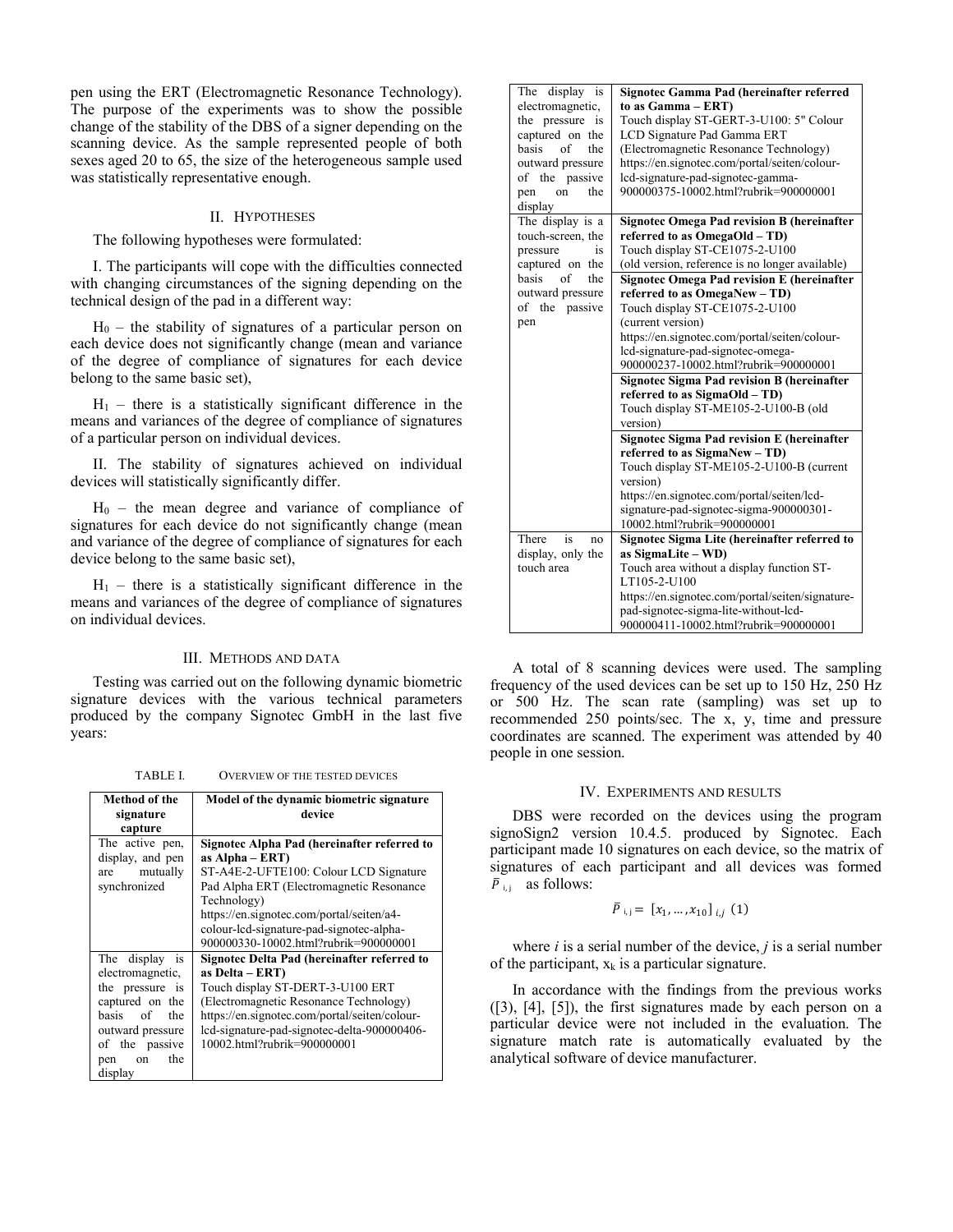# *A. Testing of the hypothesis I.*

In the first part of the evaluation of the experiments, the degree of compliance among the signatures  $\bar{x}$  of each person within each device was investigated (in  $\%$ ) – the output is a triangular matrix of compliances  $\{s_{m,n}\}\$  m=2,...8, n=m+1, where for each device the selective mean of compliance of signatures of a particular person on this device, the selective variance of compliance  $M_2$  and the selective standard deviation σ were calculated. That is how the vector of the selective means of compliances  $\bar{x}_1$  to  $\bar{x}_8$ , the vector of the selective variances  $M_{2,l}$  to  $M_{2,8}$ , and the vector of the selective standard deviations  $\sigma_1$  to  $\sigma_8$  were obtained for each person and all the equipment.

A three-dimensional chart in Fig. 1 illustrates the obtained structure of data used to ascertain the selective standard deviation of the degree of compliance among the signatures (2 numbers of people are not assigned – No. 6 and No. 23):



Fig. 1. Selective standard deviation of the degree of compliance

The result characterizing the technology as a whole, i.e. without differentiation of types of devices and signers (i.e. for all people on all devices) is as follows:

TABLE II. SUMMARY RESULTS ON THE DEGREE OF COMPLIANCE OF SIGNATURES

| $\mathbf{x}$ [%] | М,      | $\sigma$ [%] |
|------------------|---------|--------------|
| 79.330           | 173.290 | 13.164       |

The selective mean of the degree of compliance of signatures came under an accepted level of compliance of biometric signatures  $\geq 60\%$  only in case of two people (No. 16 and No. 34) – see Fig. 2:



Fig. 2. Selective mean of the degree of compliance for individual people

It is assumed that independent random selections originate from normal distributions with mean values  $\mu_1, \mu_2, \ldots, \mu_r$  with the same variance  $\sigma^2$ .

In order to test the homogeneity of variances of the degree of compliance of signatures of each participant on all devices, the Bartlett's test was used [6]. The values in the B test ranged from 20.341 to 609.934, i.e. the P-value was between 0.000 and 0.005. For all participants, the null hypothesis was therefore rejected at the significance level 0.01 and thus at the significance level  $0.05$  (as the P-value was  $\leq 0.01$  for all participants).

Using the Cochran-Cox test [7], a pair of devices, where the hypothesis on compliance of means of the degree of compliance was rejected at the significance level 0.01, was found for each participant. The simple sorting test (analysis of variance, ANOVA) that would keep the probability of error of the first kind at the level 0.05 or 0.01 could not be used with regard to the results of the Bartlett's test.

Due to the facts that selective variances of the degree of compliance are significantly different for all participants on individual devices and there are differences in means of compliances, we can conclude that the participants coped badly with various designs of devices.

# *B. Testing of the hypothesis II.*

The following values of selective means and unbiased estimates for variances of the degree of compliance of signatures were detected on the stated devices: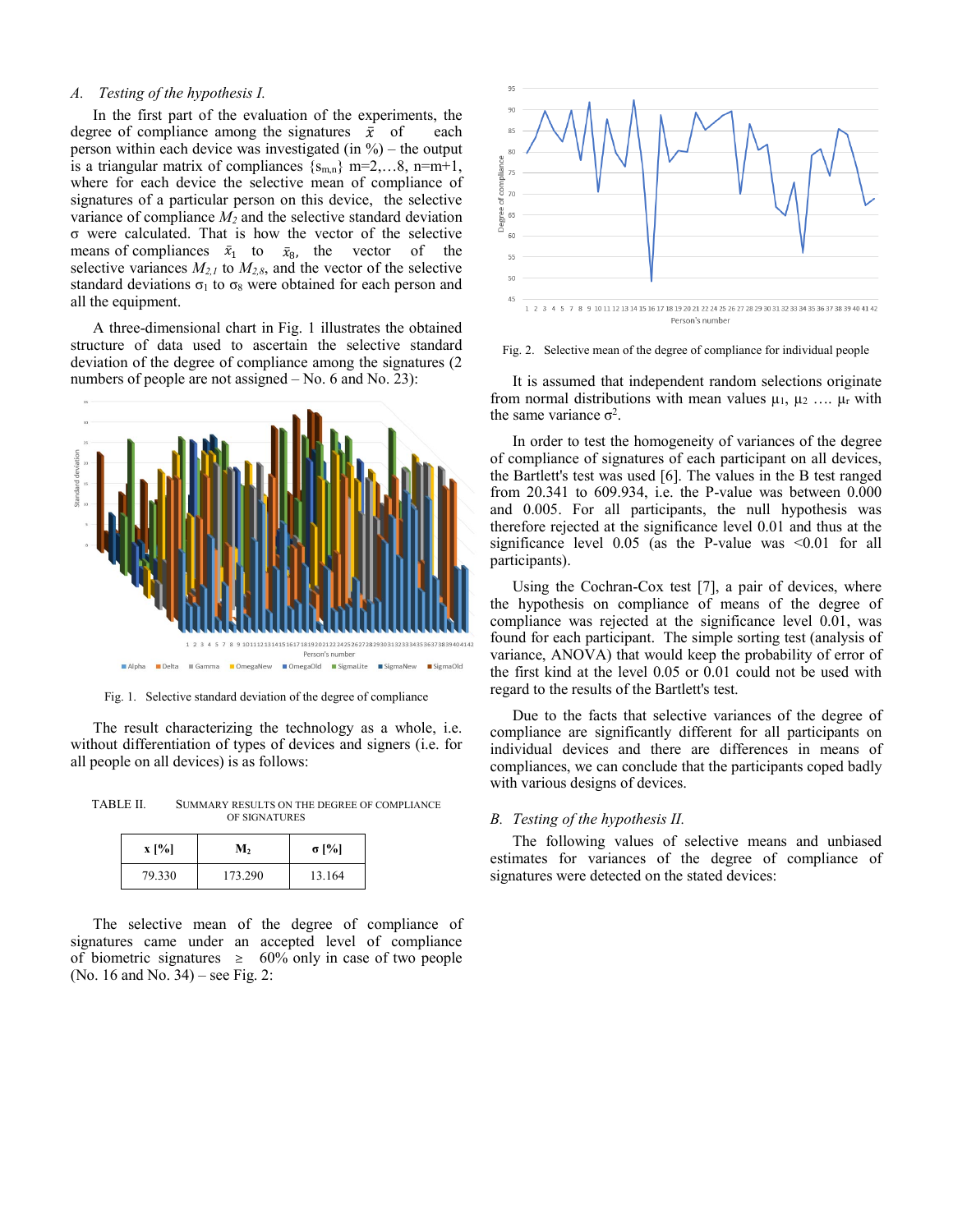TABLE III. SELECTIVE MEANS AND UNBIASED ESTIMATES FOR VARIANCES OF THE DEGREE OF COMPLIANCE OF SIGNATURES ON THE TESTED DEVICES

| Device and scanning<br>method | $x \left[ \% \right]$ | $S^2$   |
|-------------------------------|-----------------------|---------|
| Alpha - ERT                   | 80.342                | 113.019 |
| Delta - ERT                   | 76.749                | 238.268 |
| Gamma - ERT                   | 78.971                | 232.027 |
| OmegaNew - TD                 | 76.022                | 228.052 |
| OmegaOld - TD                 | 83.002                | 125.844 |
| SigmaLite - WD                | 77.097                | 148.574 |
| SigmaNew - TD                 | 85.233                | 139.194 |
| SigmaOld - TD                 | 77.195                | 120.338 |



Fig. 3. Selective means and unbiased estimates for variances of the degree of compliance of signatures on individual devices

Compliance of variances was verified by the Bartlett's test  $(B = 13.597, k-l = 7, \alpha = 0.01$  and 0.05, P-value = 0.059), so the hypothesis on compliance of all variances was accepted at the significance level 0.01 and at the significance level 0.05.

The simple sorting test (ANOVA) [7] gave the following results F = 2.565, k = 7, n-k = 306, P-value = 0.014,  $\alpha$  = 0.01 and 0.05,  $F_{0.01} = 2.700$  and  $F_{0.05} = 2.039$ , where  $F_{1-\alpha}$ (k-1, n-k) is (1-α) quantile of the Fisher-Snedecor distribution for the significance level  $\alpha$ , so compliance of all means was accepted at the significance level 0.01 and rejected at the significance level 0.05.

The results of the Scheffe's test of multiple comparisons [8] would enable to determine between which two abovementioned means the statistically significant differences exist. The Scheffe's test accepts the equality of all 28 pairs of means of the degree of compliance of signatures at the significance level 0.01 and 0.05 (28 is the number of possible options for all pairs of devices).

When using different devices, there were found no differences between the mean values of the degree of compliance (x) and values of variance of the degree of

compliance  $(\sigma^2)$ , that is at the significance level 0.05 for variances and at the significance level 0.01 for means. It can therefore be noted that, despite the technological differences among individual devices, the stability of signatures (indicated by variance) does not change when changing the device. Also, the degree of compliance of signatures on all devices does not statistically significantly differ at the significance level 0.01.

# V. DISCUSSION

The results showed that the mean degree of compliance is high for individual people (it fell below 60% only in case of 2 people), but the selective variances of the degree of compliance are significantly different for all participants on each od all used devices, which means that the participants coped badly with various designs of devices. This follows from the fact that the DBS is a highly automated activity given by an acquired stereotype. The different design of the pad (thick pen, nondisplayable signature, small signature area, hand resting beyond the pad, etc.) can lead to the distortion of the stereotype and higher variance between the signatures.

By contrast, regardless of the individual properties of the signers, the mean values of compliance of signatures of all people on all devices were high (from 76 to 85) and there were no differences between the values of means and variances of the degree of compliance when using different devices, that is at the significance level 0.05 for variances and at the significance level 0.01 for means.

The different scanning technology does not affect the degree of compliance and variability of signatures – see Fig. 3 above. In the opinion of the authors, the "user-friendliness" is a key factor in creating the signature. Another factor is then the individual characteristics of the signer. The variability of the signature, and hence the low degree of compliance among individual signatures, which is exceptionally manifested among the signers, is closely related to the stability of the signature. The greater the intra-personal variability is, the less stable the signer is. [9] There are two types of the variability of signatures: the short-term (depends on the psychological state of the person and on the conditions of writing) and the longterm variability (depends on the change of the system of physical writing, or modification of the motor program in the brain)  $[10]$  – e.g. due to the influence of the disease or aging. According to our experiments, where instead of the optical evaluation of the signature images the biometric characteristics were analyzed, it was however proved that the influence of external factors on the short-term variability is negligible [2], [3], [4], [5].

In our paper, we describe experiments that related to the influence of different devices (pads) on the DBS performed by the signing person. An interesting contribution to this issue is a paper [11] dealing with the creation of DBS database in relation to variable devices (pads)

Our experiments used pads when DBP was verified using time functions  $(X, Y, Z)$  coordinates etc.), that we consider to be most reliable today. Here, it will be suitable to focus on other evaluation algorithms (see [12]), as more and more types of signing devices are currently being used.